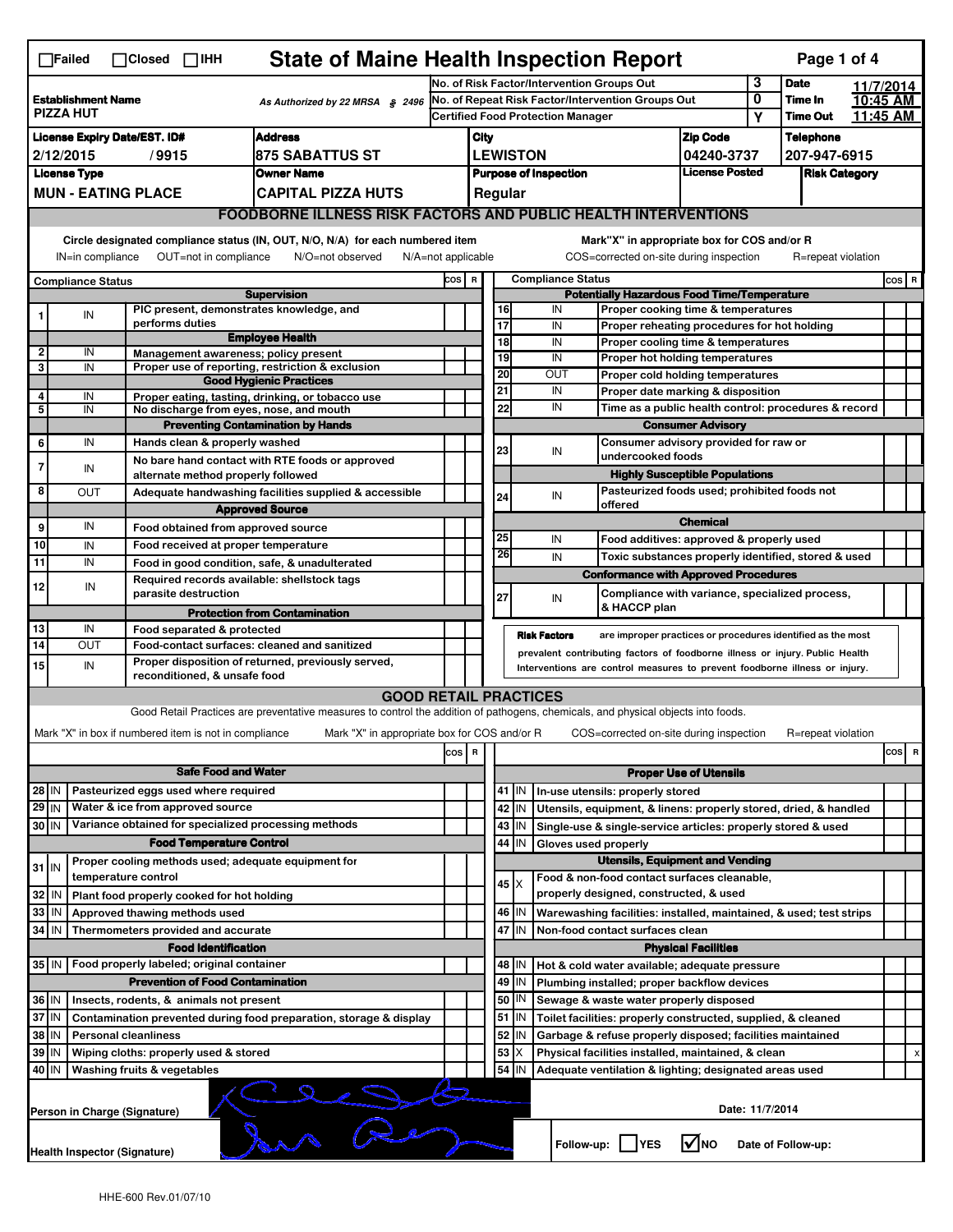|                                                                                                |                          |                | <b>State of Maine Health Inspection Report</b> | Page 2 of 4  |                        |                                  |
|------------------------------------------------------------------------------------------------|--------------------------|----------------|------------------------------------------------|--------------|------------------------|----------------------------------|
| <b>Establishment Name</b><br><b>PIZZA HUT</b>                                                  | As Authorized by 22 MRSA | Date 11/7/2014 |                                                |              |                        |                                  |
| License Expiry Date/EST. ID#<br><b>Address</b><br><b>875 SABATTUS ST</b><br>2/12/2015<br>/9915 |                          |                | City / State<br><b>LEWISTON</b>                | /ME          | Zip Code<br>04240-3737 | <b>Telephone</b><br>207-947-6915 |
|                                                                                                |                          |                | <b>Temperature Observations</b>                |              |                        |                                  |
| Location                                                                                       | <b>Temperature</b>       |                |                                                | <b>Notes</b> |                        |                                  |
| walkin cooler                                                                                  | 31                       |                |                                                |              |                        |                                  |
| rinse cycle                                                                                    | 180 plus                 |                |                                                |              |                        |                                  |
| Pizza bar                                                                                      | 40                       |                |                                                |              |                        |                                  |
| wash cycle                                                                                     | 150 plus                 |                |                                                |              |                        |                                  |
| Hot holding unit                                                                               | 145                      |                |                                                |              |                        |                                  |
| hot water                                                                                      | 110 plus                 |                |                                                |              |                        |                                  |
| Pie case                                                                                       | 50 degrees               |                | all out-food discarded and denatured           |              |                        |                                  |



**Date: 11/7/2014**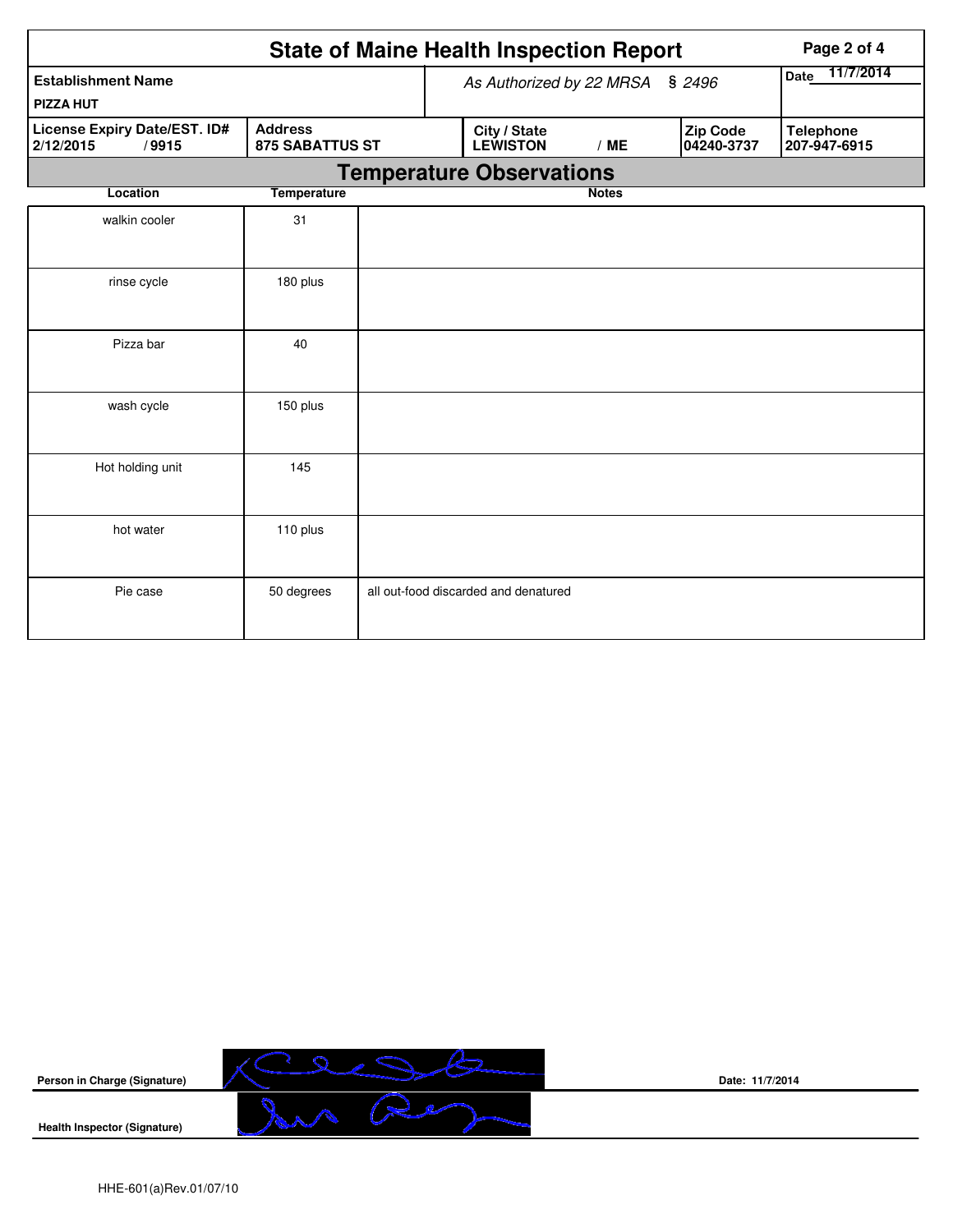|                                                                                                                                                                                                                                                                                                                                                                                                                                                                                                                                                                                                                                                                                             | Page 3 of 4                                |                                 |    |                               |                          |  |  |  |
|---------------------------------------------------------------------------------------------------------------------------------------------------------------------------------------------------------------------------------------------------------------------------------------------------------------------------------------------------------------------------------------------------------------------------------------------------------------------------------------------------------------------------------------------------------------------------------------------------------------------------------------------------------------------------------------------|--------------------------------------------|---------------------------------|----|-------------------------------|--------------------------|--|--|--|
| <b>Establishment Name</b>                                                                                                                                                                                                                                                                                                                                                                                                                                                                                                                                                                                                                                                                   |                                            |                                 |    |                               | 11/7/2014<br><b>Date</b> |  |  |  |
| <b>PIZZA HUT</b>                                                                                                                                                                                                                                                                                                                                                                                                                                                                                                                                                                                                                                                                            |                                            |                                 |    |                               |                          |  |  |  |
| License Expiry Date/EST. ID#<br>2/12/2015<br>/9915                                                                                                                                                                                                                                                                                                                                                                                                                                                                                                                                                                                                                                          | <b>Address</b><br><b>875 SABATTUS ST</b>   | City / State<br><b>LEWISTON</b> | MΕ | <b>Zip Code</b><br>04240-3737 |                          |  |  |  |
|                                                                                                                                                                                                                                                                                                                                                                                                                                                                                                                                                                                                                                                                                             | <b>Observations and Corrective Actions</b> |                                 |    |                               |                          |  |  |  |
| Violations cited in this report must be corrected within the time frames below, or as stated in sections<br>8-405.11 and 8-406.11 of the Food Code                                                                                                                                                                                                                                                                                                                                                                                                                                                                                                                                          |                                            |                                 |    |                               |                          |  |  |  |
| 8: 6-301.11: N: Hand cleanser not available at hand wash sink or lavatory.                                                                                                                                                                                                                                                                                                                                                                                                                                                                                                                                                                                                                  |                                            |                                 |    |                               |                          |  |  |  |
| INSPECTOR NOTES: pump broken                                                                                                                                                                                                                                                                                                                                                                                                                                                                                                                                                                                                                                                                |                                            |                                 |    |                               |                          |  |  |  |
| 14: 4-501.114.(A).(1): C: Dishes/utensils are not being sanitized in water with the correct chlorine sanitizer concentration.<br>INSPECTOR NOTES: no sanitizer reading in bucket-- corrected on site<br>14: 4-601.11. (A): C: Equipment food-contact surfaces and utensils are not clean to sight and touch.<br>INSPECTOR NOTES: carbon build-up pizza pans<br>20: 3-501.16.(A).(2): C: PHF not maintained at 41 F or less.<br>INSPECTOR NOTES: all food discarded and denatured in pie case 50 degrees--corrected on site<br>45: 4-202.16: N: Non-food contact surfaces are improperly designed and constructed.<br>INSPECTOR NOTES: replace side molding counter top by drive-thru window |                                            |                                 |    |                               |                          |  |  |  |
| 45: 4-204.12: N: Equipment openings, closures and deflectors are improperly designed and constructed.<br>INSPECTOR NOTES: replace torn door seals<br>53: 6-501.12: N: The physical facilities are not clean.<br><b>INSPECTOR NOTES: clean in back of equipment</b>                                                                                                                                                                                                                                                                                                                                                                                                                          |                                            |                                 |    |                               |                          |  |  |  |